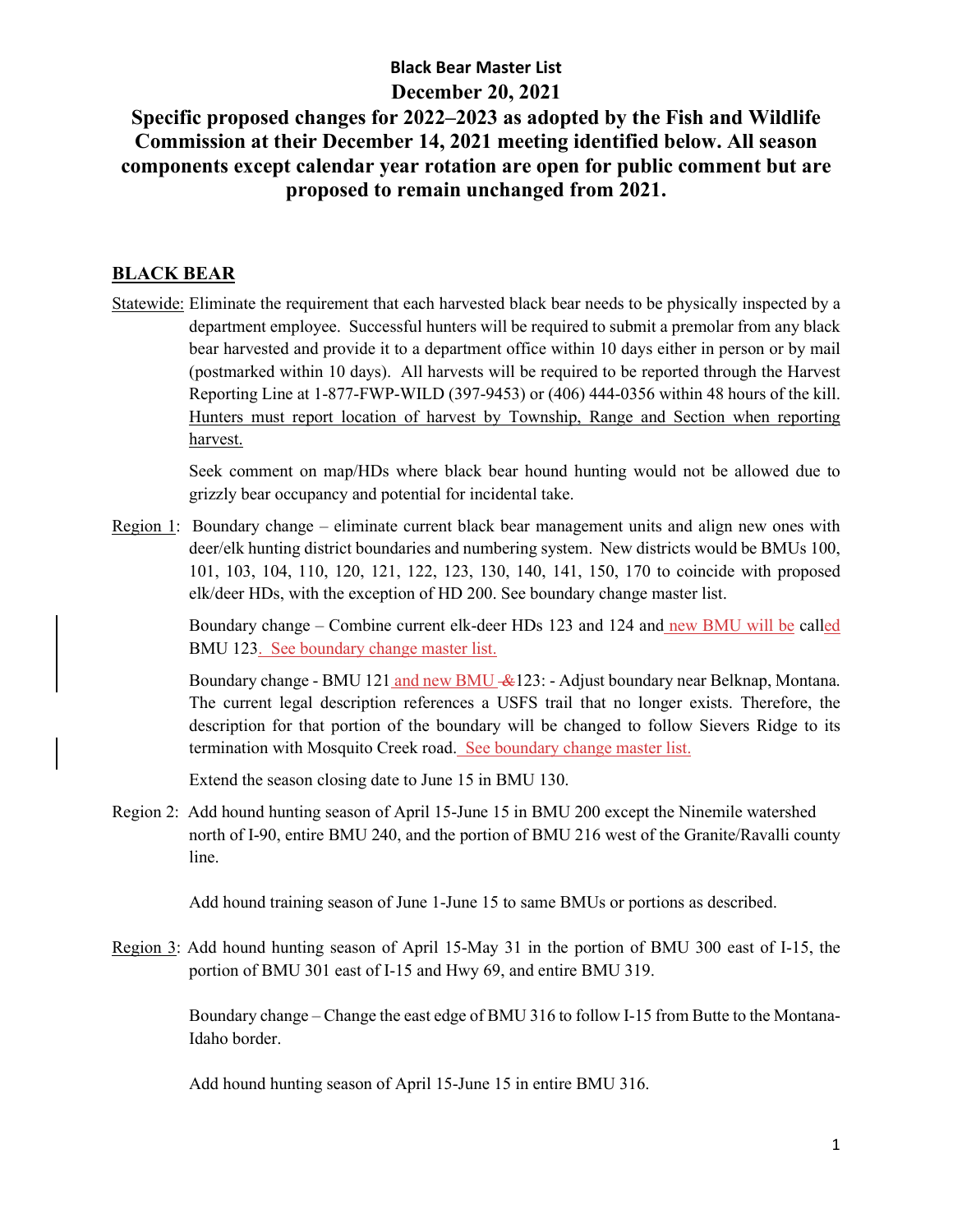# **Specific proposed changes for 2022–2023 as adopted by the Fish and Wildlife Commission at their December 14, 2021 meeting identified below. All season components except calendar year rotation are open for public comment but are proposed to remain unchanged from 2021.**

Add hound training season of June 1-June 15 in same BMUs or portions as described.

Region 4: Add hound hunting season of April 15-May 31 to the portion of BMU 400 northeast of Shelby (east of I-15 and north of Hwy 2), east of Hwy 223 from Chester to Hwy 87 near Fort Benton, south of Hwy 87 near Fort Benton to Great Falls, and east of I-15 from Great Falls to Wolf Creek.

Add hound training season of June 1-June 15 in the portion of BMU 400 as described.

Region 5: Add hound hunting season of April 15-May 31 in entire BMU 580 and the portion of BMU 510 east of Hwy 310.

Add hound training season of June 1-June 15 in same BMUs or portions as described.

Region 6: Boundary change – establish a new BMU 600 that will encompass entire Region 6. See boundary change master list.

> Add spring hunting and hound hunting season of April 15–May 31, archery only season of Sept 4–Sept 14, and fall general season of Sept 15–Nov 28 in entire BMU 600. Spring quota of 4 bears and Fall quota of 4 bears.

Add hound training season of June 1–June 15 in entire BMU 600.

Region 7: Add hound hunting season of April 15-May 31 with a quota of 2 in entire BMU 700.

Add hound training season of June 1–June 15 in entire BMU 700.

Hound Hunting – Hound hunting and training is prohibited in occupied grizzly bear habitat in BMUs 100, 101, 103, 104, 110, 120, 121, 122, 123, 130, 140, 141, 150, 170, that portion of 200 that includes the Ninemile watershed north of I-90, 216 east of the Granite/Ravalli county line, 280, 290, 300 west of I-15, 301 west of I-15 from Chester to Hwy 69 near Forth Benton, 309, 317, 341, 400 north and west of I-15/Hwy 87 between Helena and Fort Benton, west of Hwy 223 between Fort Benton and Hwy 2 at Chester, south of Hwy 2 between Chester and I-15 at Shelby, and west of I-15 between Shelby and the Canadian border, 510 West of Hwy 310, 520.

#### **NON-RESIDENT HOUND LICENSE**

A non-resident Class D-4 black bear hound license may be issued to successful applicants valid from March 1 to June 30 that may be used in open BMUs designated above. The total number of nonresident hound licenses is limited by law to not more than 80. FWP recommends those be split between black bears and mountain lions, and for black bears recommends the following: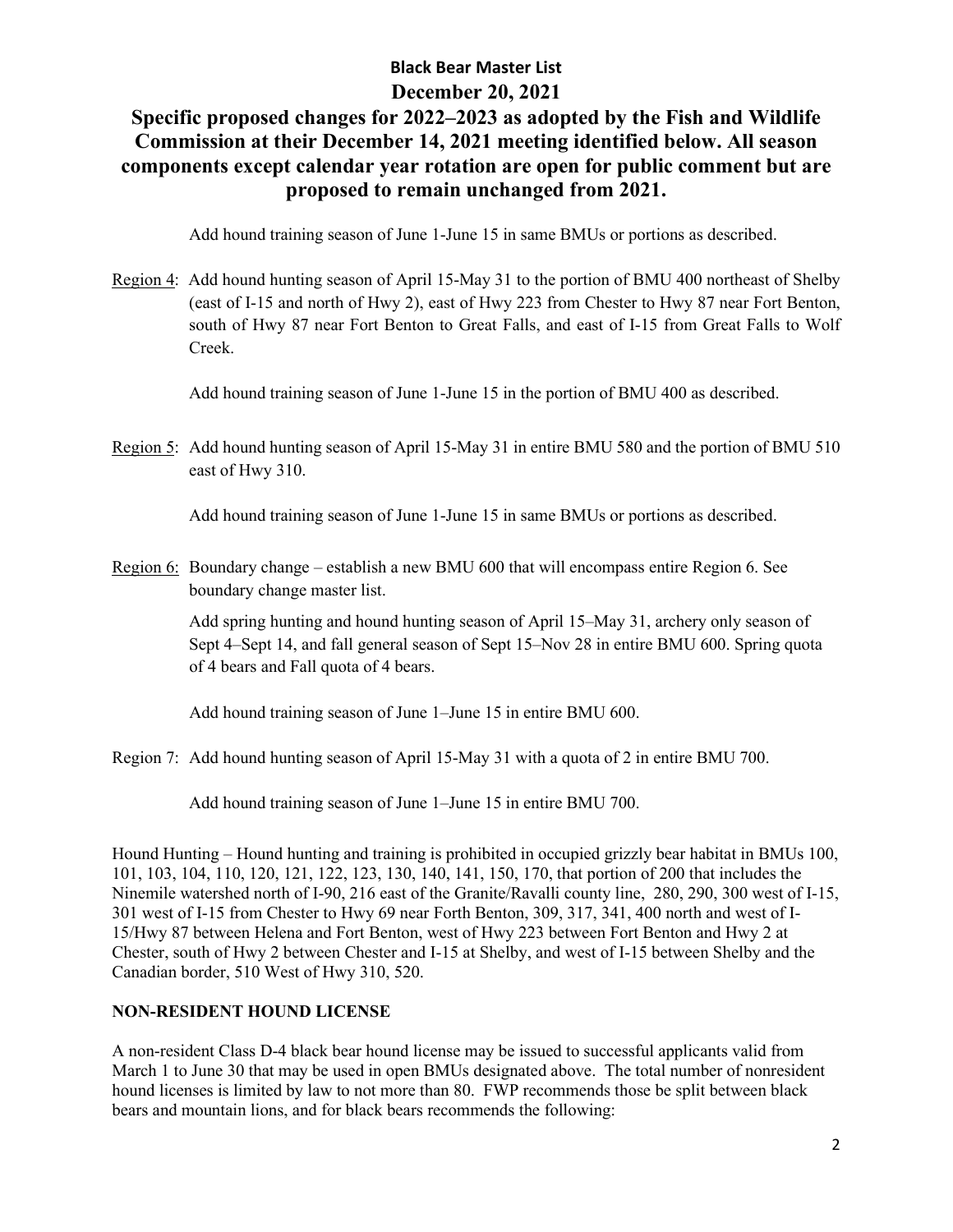## **Specific proposed changes for 2022–2023 as adopted by the Fish and Wildlife Commission at their December 14, 2021 meeting identified below. All season components except calendar year rotation are open for public comment but are proposed to remain unchanged from 2021.**

No more than 2 in BMU 200, No more than 2 in BMU 216, No more than 3 in BMU 240, No more than 1 in BMU 300, No more than 2 in BMU 301, No more than 3 in BMU 316, No more than 3 in BMU 319, No more than 3 in BMU 400, No more than 1 in BMU 510, No more than 4 in BMU 580, No more than 4 in BMU 600, and No more than 4 in BMU 700.

#### **STATEWIDE BLACK BEAR HOUND HUNTING REGULATIONS**

- For nonresidents to use dogs for hunting black bears they must be on an outfitted trip with a licensed Montana outfitter/guide or have a Nonresident Class D-4 Black Bear Hound License in addition to a Black Bear License. To apply for a Nonresident Class D-4 Black Bear Hound License, the nonresident must already hold a Black Bear License. You must hold a Black Bear License valid in at least a portion of the hound area for which you are applying. If unsuccessful in the hound drawing, the department will refund the Nonresident Hound License-Spring Black Bear fee of \$250. The hunter can choose to return their Black Bear License for a refund if they are unsuccessful in the drawing for the Nonresident Hound License-Spring Black Bear between March 29 and April 14; licenses must be returned by April 14 without exception.
- Nonresident Black Bear Hound License Drawing. Applications for the Class D-4 Nonresident Black Bear Hound License will be available starting March 1. The deadline to apply for it will be March 25, and the drawing will be March 29. To be eligible for the drawing, hunters must have purchased a Black Bear License
- Rules and Restrictions. To be eligible to apply for the nonresident black bear hound license to hunt black bears, the applicant must be 18 or turn 18 by June 15, 2022. (MCA 87-2-519).
- A nonresident is not required to have a Class D-4 license to use a dog or dogs to aid in the pursuit or harvest of mountain lions or black bears when the nonresident is a nonresident landowner who owns 640 or more contiguous acres. Nonpaying guests of the nonresident landowner may also hunt and pursue mountain lions or black bears on the landowner's property and any adjacent public land within 2 miles of the landowner's property without a Class D-4 license. (MCA 87-2-519).
- The holder of a Nonresident Class D-4 Black Bear Hound License may not assist another person in the pursuit of a black bear for harvest. Any area restrictions on the Black Bear License and the Nonresident Black Bear Hound License both apply as well as quota restrictions in quota areas.